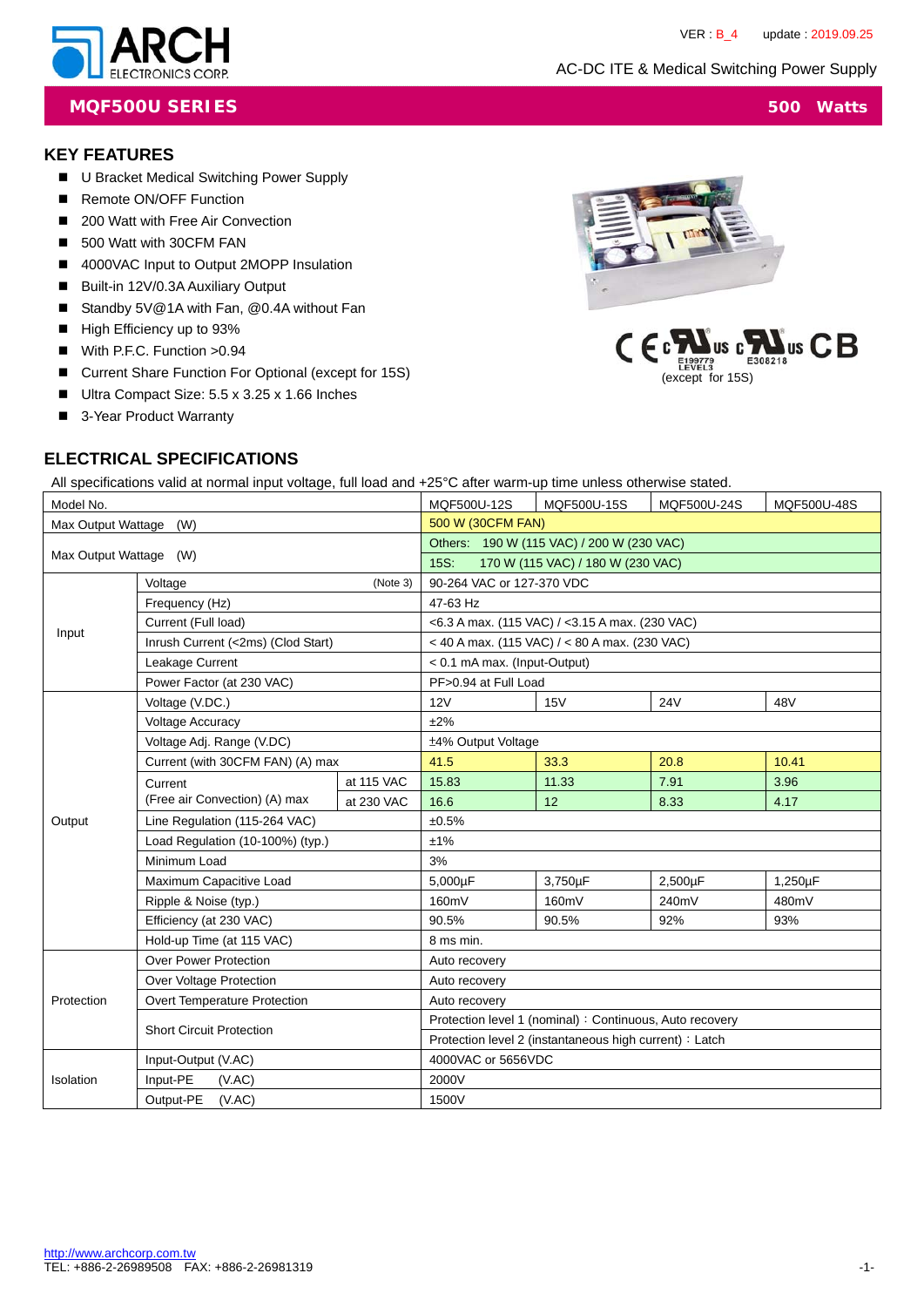AC-DC ITE & Medical Switching Power Supply



**MQF500U SERIES 500 Watts**

### **ELECTRICAL SPECIFICATIONS**

|             | All specifications valid at normal input voltage, full load and +25°C after warm-up time unless otherwise stated. |                                 |                                                                                 |                                                                           |             |  |
|-------------|-------------------------------------------------------------------------------------------------------------------|---------------------------------|---------------------------------------------------------------------------------|---------------------------------------------------------------------------|-------------|--|
| Model No.   | MQF500U-15S<br>MQF500U-24S<br>MQF500U-12S                                                                         |                                 |                                                                                 |                                                                           | MQF500U-48S |  |
|             | <b>Operating Temperature</b>                                                                                      |                                 | -30°C+70°C (with derating)                                                      |                                                                           |             |  |
|             | Storage Temperature                                                                                               | $-35^{\circ}$ C $+85^{\circ}$ C |                                                                                 |                                                                           |             |  |
|             |                                                                                                                   | $\pm 0.03\%$ /°C (0~50°C)       |                                                                                 |                                                                           |             |  |
|             | <b>Temperature Coefficient</b>                                                                                    | $\pm 0.06\%$ /°C (-30~0°C)      |                                                                                 |                                                                           |             |  |
|             | <b>Altitude During Operation</b>                                                                                  | 5000m                           |                                                                                 |                                                                           |             |  |
| Environment | Humidity                                                                                                          | 95% RH                          |                                                                                 |                                                                           |             |  |
|             | Atmospheric Pressure                                                                                              | 56 kPa to 106 kPa               |                                                                                 |                                                                           |             |  |
|             | <b>MTBF</b>                                                                                                       |                                 | >160,000 h @ 25°C (MIL-HDBK-217F)                                               |                                                                           |             |  |
|             | Vibration                                                                                                         |                                 | IEC60068-2-27 (10~500Hz, 2G 10min./1cycle, 60min. each along X, Y, Z axes)      |                                                                           |             |  |
|             | Shock                                                                                                             | IEC60068-2-6                    |                                                                                 |                                                                           |             |  |
|             | Dimension (L x W x H)                                                                                             |                                 |                                                                                 | 5.5 x 3.25 x 1.66 lnches (139.7 x 82.55 x 42.1 mm) Tolerance $\pm$ 0.5 mm |             |  |
| Physical    | Weight                                                                                                            | 580 g                           |                                                                                 |                                                                           |             |  |
|             | <b>Cooling Method</b>                                                                                             | Free convection / 30 CFM FAN    |                                                                                 |                                                                           |             |  |
|             | Approval                                                                                                          |                                 | Others: UL / IEC / EN 60601 3.1 <sup>rd</sup> Edition & UL / IEC / EN 60950 AM2 |                                                                           |             |  |
| Safety      |                                                                                                                   | 15S:                            | UL / IEC / EN 60601 3.1 $rd$ Edition                                            |                                                                           |             |  |
|             | Conducted and Radiated EMI                                                                                        |                                 | EN55011 / conducted class B, Radiated Class A                                   |                                                                           |             |  |
| <b>EMC</b>  | <b>EMS</b>                                                                                                        |                                 | EN60601-1-2 4th edition                                                         |                                                                           |             |  |

### **NOTE**

1. Ripple & Noise are measured at 20MHz of bandwidth with ceramic 0.1uF & chemi-con KY 47uF parallel capacitor.



2. Hold-up Time measured at 90% Vout.

- 3. Please check the derating curve for more details.
- 4. Main Vout >3% Load, 12V (Aux) / 0.3A., 12V (Aux) need 0.1A Minimum Load, Auxiliary voltage output ground 10.2~13.3V
- 5. Strongly recommend to conduct this test with DC Voltage. If customer wishes to test with AC Voltage,

please disconnect all Y-Capacitors within Arch power supply.

6. Current Share Board (Optional):

(a.)The output voltage difference of each parallel single element should be less than 0.2V.

(b.)Output power at parallel operation = rated power per unit x number of unit x 90%

(c.)Connect in parallel no more than 2 units. Please contact ARCH for advice if more than 2 is needed.





7. **CAUTION: Double pole, neutral fusing. Disconnect mains before servicing.**

A 30cm twisted pair of no.18 AWG copper wire is connected to a 47uF and 0.1uF capacitor of proper polarity and voltage rating.

The oscilloscope probe ground led should connect right to the ground ring of the probe and be as short as possible. The oscilloscope bandwidth should be at 20MHz and connected to AC ground.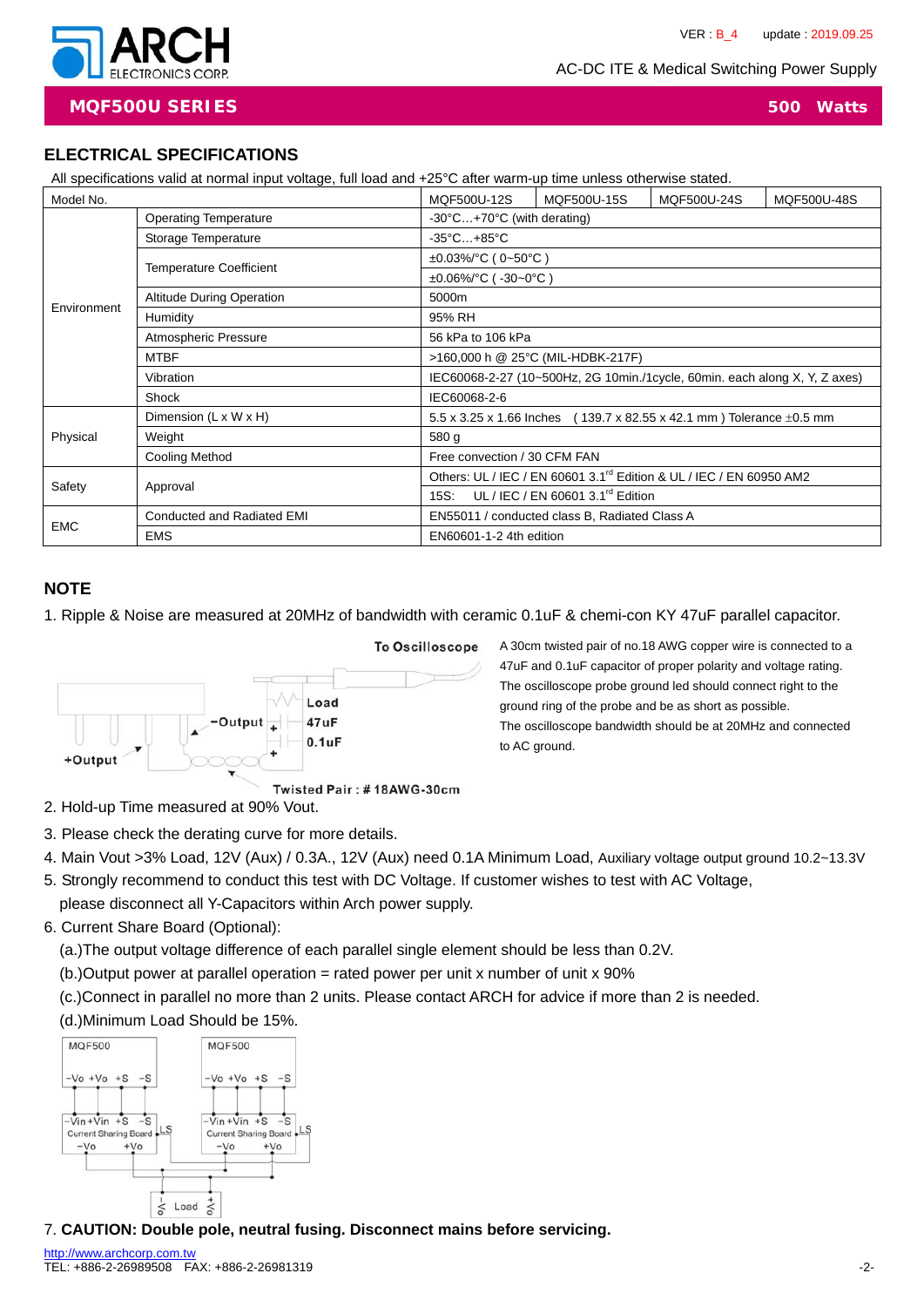

### **MQF500U SERIES** 500 Watts

### **DERATING**



### **BLOCK DIAGRAM**

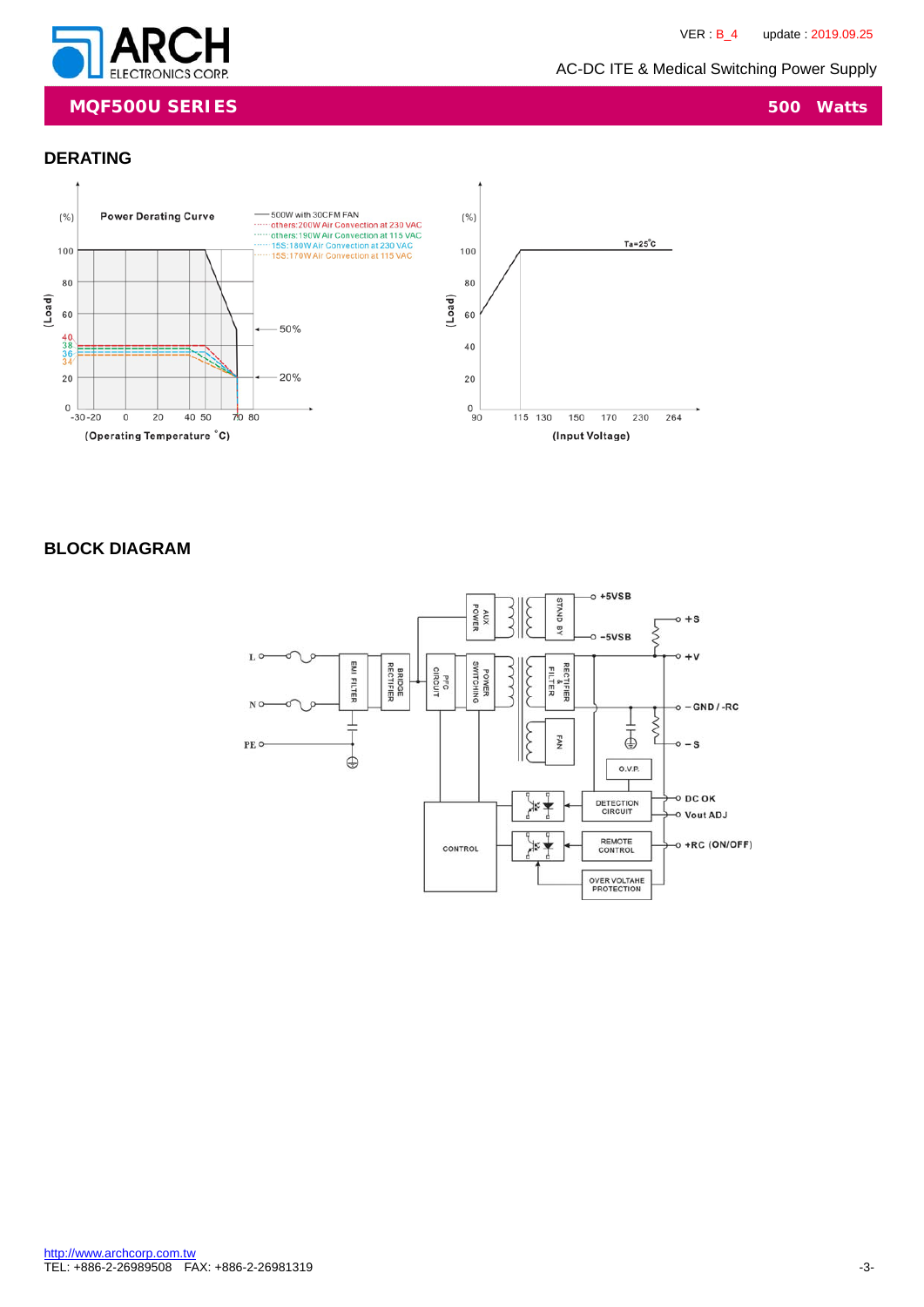120.0

 $13.0$ 

**O**A

**OA** 

 $24.0$  $\oplus$  A

29.28

 $24.0$ 

63.35



**MQF500U SERIES** 500 Watts

# **MECHANICAL DIMENSION ( Top View )**

### **MQF500U**



115.6



CN<sub>1</sub>

Ò

 $50.0$ 

16.28  $\mathfrak{t}$ 

 $B \oplus$ 

B

 $^{\circ}$ 

**ASSEMBLY INSTRUCTIONS**  \*U Case T=1.5mm Customer is advised to screw into the threads no more than 2.5mm

12.05

| PIN# | Single                              | <b>Mating Housing</b>           | <b>Terminal</b> |  |  |
|------|-------------------------------------|---------------------------------|-----------------|--|--|
| A,B  | <b>PE</b>                           |                                 |                 |  |  |
|      | AC Input Connector Pin: Alex 9397-3 |                                 |                 |  |  |
| 1    | AC IN(N)                            | Alex 9396-3                     | Alex 96T Series |  |  |
| 2    | NO PIN                              | or equivalent                   | or equivalent   |  |  |
| 3    | AC IN (L)                           |                                 |                 |  |  |
|      | <b>DC Output Connector Pin</b>      |                                 |                 |  |  |
| 4    | +DC OUT                             | M5 Pan HD screw in 2 positions  |                 |  |  |
| 5    | -DC OUT                             | Torque to 8 lbs-in(90 cNm) max. |                 |  |  |

 $21.6$ 

| Connector Pin (CN1) = Cherng Weei PHD2.0 - 2x4P |            |                       |                              |
|-------------------------------------------------|------------|-----------------------|------------------------------|
| PIN#                                            | Single     | <b>Mating Housing</b> | Terminal                     |
| C <sub>1</sub>                                  | -5VSB      |                       |                              |
| C <sub>2</sub>                                  | $+5VSB$    |                       |                              |
| C <sub>3</sub>                                  | <b>GND</b> |                       |                              |
| C <sub>4</sub>                                  | DC OK      | Cherng Weei           | Cherng Weei<br>PHD2.0 - 2x4P |
| C <sub>5</sub>                                  | -RC        | PHD2.0 - 2x4P         |                              |
| C <sub>6</sub>                                  | $+RC$      | or equivalent         | or equivalent                |
| C7                                              | -S         |                       |                              |
| C <sub>8</sub>                                  | $+S$       |                       |                              |

| Connector Pin (FAN) = Cherng Weei CX-W250-02 |                                |                       |                 |  |
|----------------------------------------------|--------------------------------|-----------------------|-----------------|--|
| PIN#                                         | Single                         | <b>Mating Housing</b> | <b>Terminal</b> |  |
| F <sub>1</sub>                               | $+12V$                         | Cherng Weei           | Cherng Weei     |  |
| F <sub>2</sub>                               | GND                            | CS-H250-02            | CS-T2501        |  |
|                                              | or equivalent<br>or equivalent |                       |                 |  |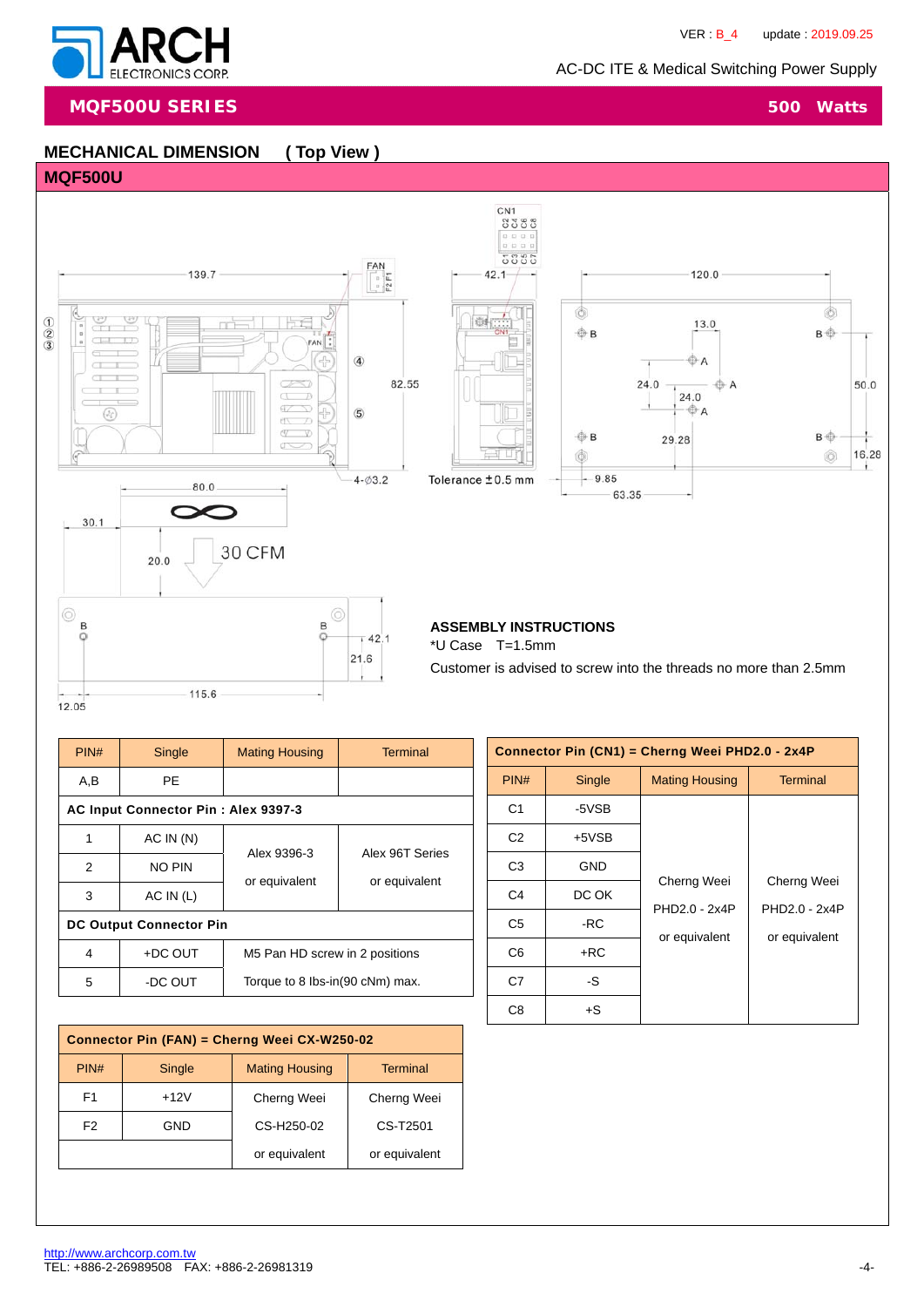

**MQF500U SERIES** 500 Watts

# **MECHANICAL DIMENSION ( Top View )**

### **MQF500U with Current Share Function**



Customer is advised to screw into the threads no more than 2.5mm

| PIN# | Single                              | <b>Mating Housing</b>           | <b>Terminal</b> |  |  |
|------|-------------------------------------|---------------------------------|-----------------|--|--|
| A,B  | PF.                                 |                                 |                 |  |  |
|      | AC Input Connector Pin: Alex 9397-3 |                                 |                 |  |  |
| 1    | AC IN (N)                           | Alex 9396-3                     | Alex 96T Series |  |  |
| 2    | NO PIN                              | or equivalent                   | or equivalent   |  |  |
| 3    | AC IN (L)                           |                                 |                 |  |  |
|      | <b>DC Output Connector Pin</b>      |                                 |                 |  |  |
| 4    | $+DC$ OUT                           | M5 Pan HD screw in 2 positions  |                 |  |  |
| 5    | -DC OUT                             | Torque to 8 lbs-in(90 cNm) max. |                 |  |  |

| Connector Pin (CN1) = Cherng Weei PHD2.0 - 2x4P |            |                              |                              |
|-------------------------------------------------|------------|------------------------------|------------------------------|
| PIN#                                            | Single     | <b>Mating Housing</b>        | <b>Terminal</b>              |
| C <sub>1</sub>                                  | -5VSB      |                              |                              |
| C <sub>2</sub>                                  | $+5VSB$    |                              |                              |
| C <sub>3</sub>                                  | <b>GND</b> |                              |                              |
| C <sub>4</sub>                                  | DC OK      | Cherng Weei<br>PHD2.0 - 2x4P | Cherng Weei<br>PHD2.0 - 2x4P |
| C <sub>5</sub>                                  | -RC        | or equivalent                | or equivalent                |
| C <sub>6</sub>                                  | $+RC$      |                              |                              |
| C7                                              | -S         |                              |                              |
| C8                                              | $+S$       |                              |                              |
|                                                 |            |                              |                              |

| Connector Pin (FAN) = Cherng Weei CX-W250-02 |                                |                       |             |  |  |
|----------------------------------------------|--------------------------------|-----------------------|-------------|--|--|
| PIN#                                         | Single                         | <b>Mating Housing</b> | Terminal    |  |  |
| F <sub>1</sub>                               | $+12V$                         | Cherng Weei           | Cherng Weei |  |  |
| F <sub>2</sub>                               | GND                            | CS-H250-02            | CS-T2501    |  |  |
|                                              | or equivalent<br>or equivalent |                       |             |  |  |

| Connector Pin (CN3) = Cherng Weei PHD2.0 - 2x4P |            |                              |                              |
|-------------------------------------------------|------------|------------------------------|------------------------------|
| PIN#                                            | Single     | <b>Mating Housing</b>        | <b>Terminal</b>              |
| C <sub>1</sub>                                  | -5VSB      |                              |                              |
| C <sub>2</sub>                                  | $+5VSB$    |                              |                              |
| C <sub>3</sub>                                  | <b>GND</b> | Cherng Weei<br>PHD2.0 - 2x4P | Cherng Weei<br>PHD2.0 - 2x4P |
| C <sub>4</sub>                                  | DC OK      | or equivalent                | or equivalent                |
| C <sub>5</sub>                                  | -RC        |                              |                              |
| C <sub>6</sub>                                  | $+RC$      |                              |                              |